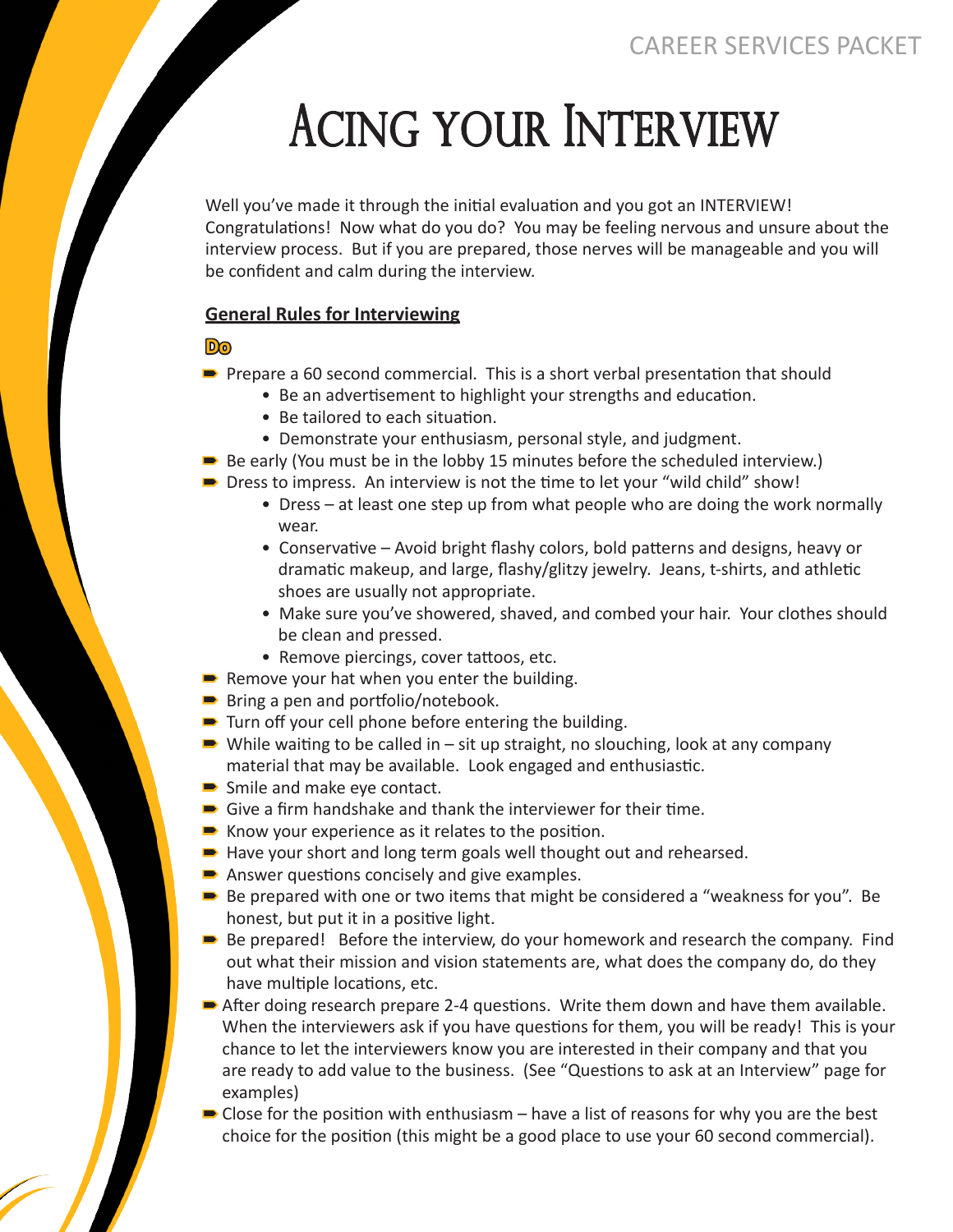## **Don't**

- **■** Don't be nervous.
- Bon't de nervous.<br>■ Don't drink too much coffee prior to interview.
- Borre annive to mathemic prior to interview.<br>■ Don't smoke prior to the interview. Avoid smoking at least 30 minutes before the interview and don't smoke once you're dressed in your interview clothes.
- Don't slouch or lean in your seat.
- Bon't slouen or learnin your seat.<br>■ Don't squirm in your seat or tap your foot.
- Bon't squirm in your seat of tap
- Bon't thash take prior employers:<br>■ Don't interrupt while others are speaking.
- Bon't micriapt will extreme the speaking.<br>■ Don't talk about personal problems...unhappy married life, divorce, problems with parents, etc.
- **Don't ramble and talk too much.**
- Bon t ramble and<br>■ Don't talk money.
- Bon't tan money.<br>■ Don't be afraid to ask for a question to be repeated or restated.

#### **Reasons for Leaving**

When asked why you left a former employer or why you are considering leaving a current employer it's important to always remain \*positive\*. If your reason for leaving is for "better opportunities" be specific about those opportunities. Examples are:

- *In search of a position with more challenges and responsibilities.*
- *In search of an opportunity with advancement potential.*
- *In search of an opportunity to do something I am passionate about.*

If you have **"voluntarily separated"** or are considering separating from an employer there are some positive, valid explanations that will make your future employer more comfortable. Here are some of those explanations:

- *Relocated/relocating to be closer to family; to an area with greater economic potential; better schools, etc.*
- *Temporarily left the workforce to raise children; to pursue an education.*
- *Time for a career change.*

### **There are certain words that should be avoided:**

- *Fired/Terminated: instead say "discharged", or "involuntarily separated". If you are asked for details, be honest, but avoid violating confidentiality or saying anything negative about the company, your former employer, supervisor, or co-worker. (If you need help preparing an answer, visit the Career Center, Tebbet 133 for assistance.)*
- *Laid Off: you should elaborate on why you were laid off. Examples: lack of work; lack of operating funds; seasonal or temporary employment; company closure; corporate merger, etc.*
- *Quit: instead say "voluntarily separated" or "resigned".*
- *Illness*
- *Personal Reasons*